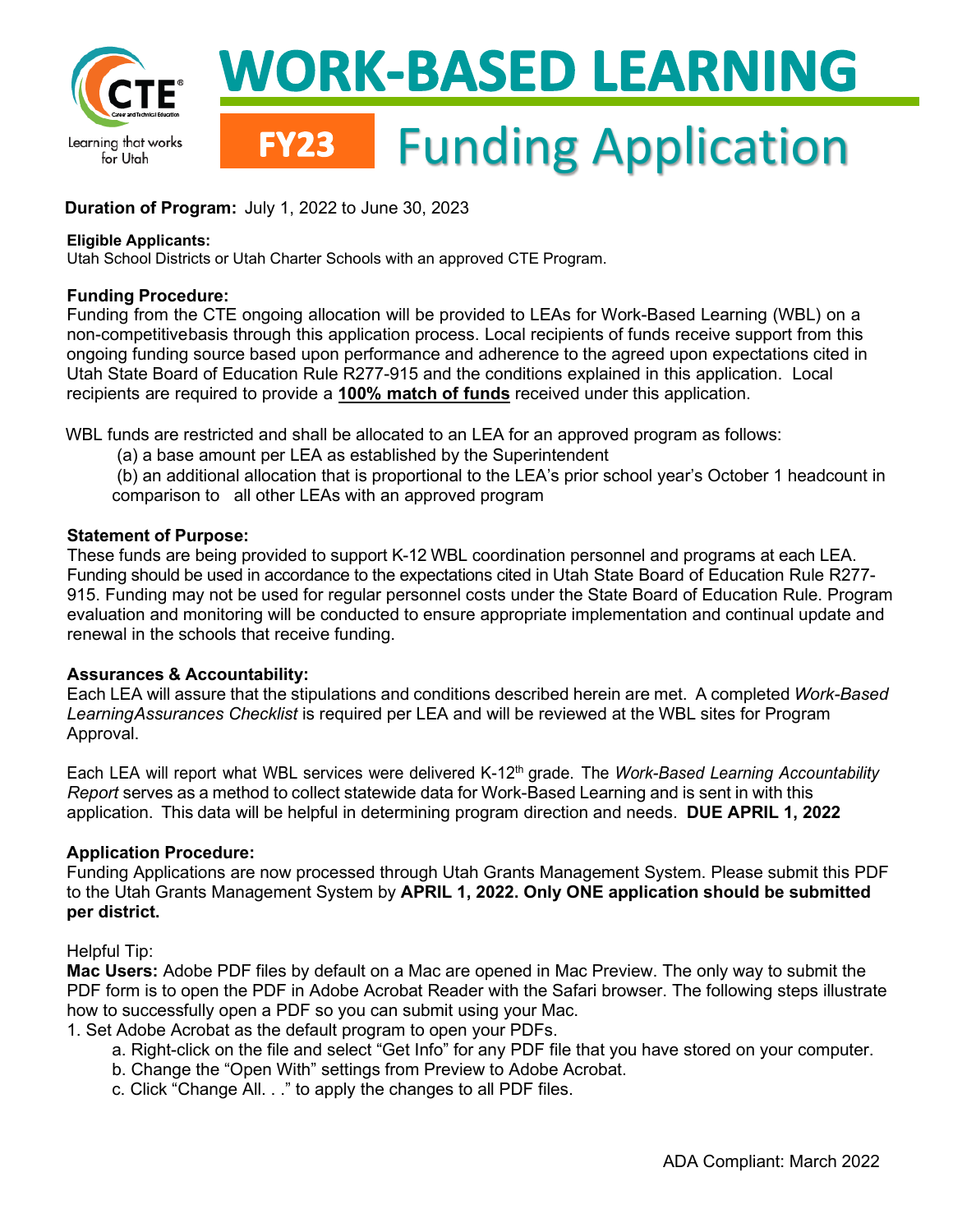## **WORK-BASED LEARNING ASSURANCES**

 **Standard 1: The current local board has approved the Work-Based Learning program. The Board also supports the use of the USBE sponsored WBL Manual, endorsement criteria, coordinator standardsdocument and partnership training agreements in alignment with R277-915 Work-based Learning Programs.** 

#### **Standard 2: The WBL Program has received approval by the LEA board.**

#### **Standard 3: Needs assessments are conducted as needed.**

#### **Standard 4: CTE Internships**

- one course to learn about a particular industry or occupation. • a high-quality experience where students are mentored by an employer for approximately 40 hours on site during
- links to a related course
- is paid or unpaid
- implements learning intentions developed by an LEA and employer to guide student learning
- adheres to state, Board, and local safety and supervision requirements
- includes practical application of concurrently or previously studied theory or related curriculum
- connects to career goals, career pathway, and the plan for College and Career Readiness (CCR)
- includes opportunities for a student to explore career options in a particular field of work
- results in the completion of a digital career portfolio (including student/employer surveys) which outlines the student's experience and prepares them for the next steps in their career development.
- The nondiscrimination clause is included on all signed documents.
- WBL Coordinators make at least one <u>on-site</u> visit during the semester after the initial site is set up for aninternship. A follow-up phone call, email or written evaluation is completed.
- Students cannot displace a worker.

#### **Standard 5: WBL Committee**

- document that a WBL committee representing all schools within the LEA has been created and includes a variety of stakeholders from the different areas including, but not limited to:
	- $\circ$  business and industry<br> $\circ$  administrators
	- administrators
	- o teachers
	- o counselors
	- o parents
- is actively functioning evidenced by planning and implementing WBL activities, regularly addressing WBL issues and conduct WBL activities utilizing information from committee members.

#### **Standard 6: Integration of WBL Components K-12th grade**

- maintain evidence that WBL components have been integrated and coordinated with
	- elementary career awareness<br>○ secondary career exploration
	- secondary career exploration
	- o integrated core activities
	- o College and Career Awareness
	- o school counseling
- maintain evidence of WBL activities and assurances in each LEA developed in coordination with a student's
	- $\circ$  IEP<br> $\circ$  Plar
	- Plan for College and Career Readiness<br>○ 504 requirements
	- 504 requirements
- • Ensure that students of different gender, race, color, national origin and disabilities are givenequal opportunity for participation in Work-Based Learning activities.

**Standard 7: Demonstrate coordination with employers and with other school/community developmentactivities.** 

 **state funds are matched by the local recipient of funds, and that sufficient budget for Work-BasedLearning personnel facilities, materials, equipment and support staff is available. (CTE Director) Standard 8: Verify that state Work-Based Learning funds are supporting Work-Based Learning personnel, that** 

**Standard 9: Work-Based Learning personnel complete state-sponsored Work-Based Learning coordinatorbasic training; participates in ongoing professional development activities including USBE Summer Conference; and appropriate professional associations.** 

**Standard 10: Work-Based Learning personnel to participate in state and LEA data collection, reporting, and CTE program approval evaluation**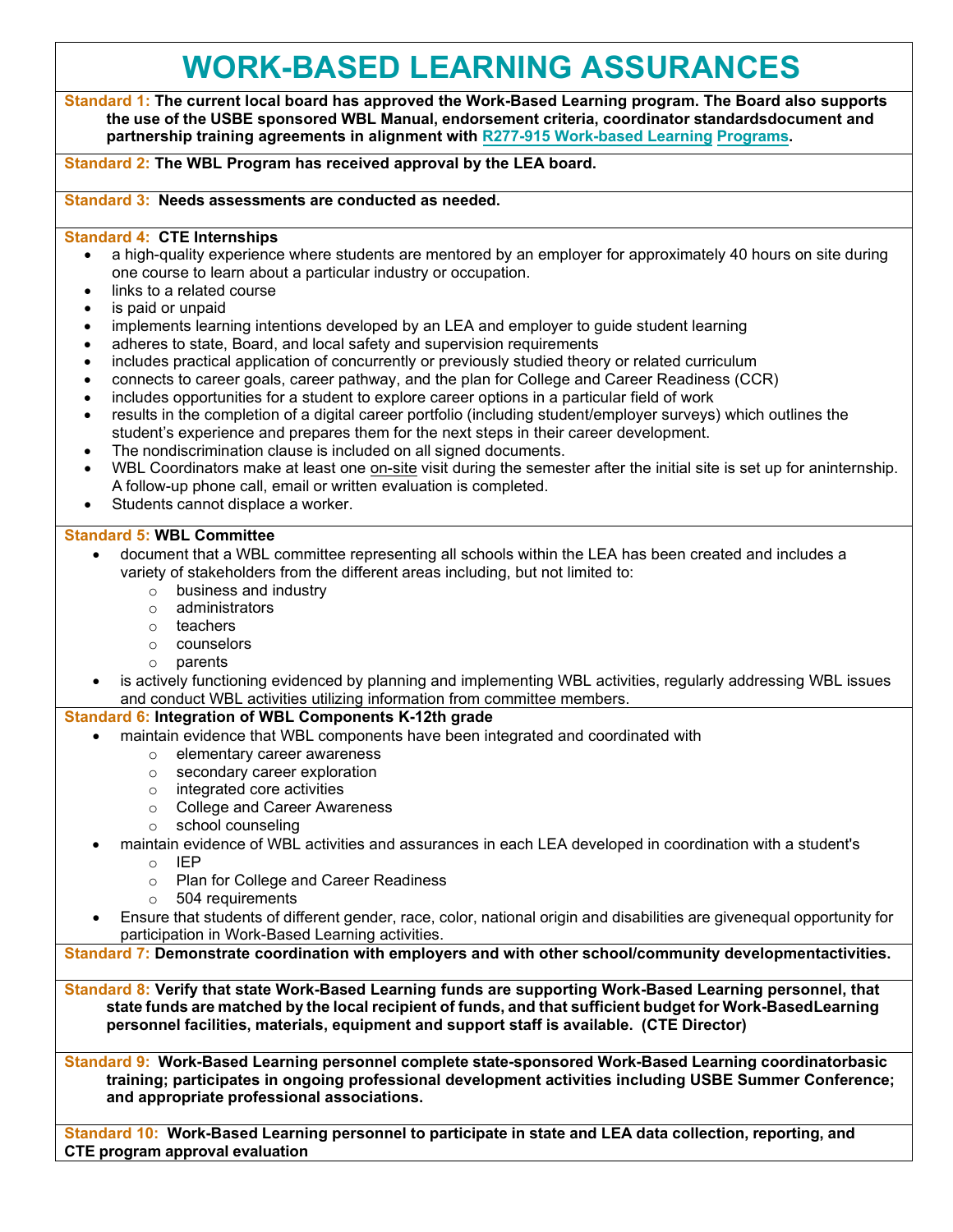## **Staffing & Professional Development**

| <b>LEA</b>                                                                                                                                           |                                                                                                       |
|------------------------------------------------------------------------------------------------------------------------------------------------------|-------------------------------------------------------------------------------------------------------|
| <b>LEA CTE Director</b>                                                                                                                              |                                                                                                       |
| <b>LEA CTE Director's Email</b>                                                                                                                      |                                                                                                       |
| <b>LEA CTE Director's Work Phone</b>                                                                                                                 |                                                                                                       |
| LEA Designated K-12 WBL Coordinator/<br>Professional<br>(if there is more than one person, please list the<br>best contact for State communications) |                                                                                                       |
| <b>WBL Coordinator's Email</b>                                                                                                                       |                                                                                                       |
| <b>WBL Coordinator's Work Address</b>                                                                                                                |                                                                                                       |
| <b>WBL Coordinator's Work Phone</b>                                                                                                                  |                                                                                                       |
|                                                                                                                                                      | Annual Professional Development: ongoing WBL professional development is a requirement of an approved |

Annual Professional Development: ongoing WBL professional development is a requirement of an approved program. Please provide below a list and short description of all WBL professional development opportunities attended from April 1st, 2021 through April 1st, 2022.

 Methods Course (new opportunity this spring), CTE Internship Methods Course (new opportunity this Preferred Conferences/Training: Utah CTE WBL Summer Conference, Utah ACTE WBL Conference, National ACTE Conference, National ACTE WBL Conference, ACTE WBL Webinar Series, CTE WBL spring).

Note: Other conferences/training may qualify if WBL related. If there are questions, please feel free to email Breckon Heywood (breckon.heywood@schools.utah.gov)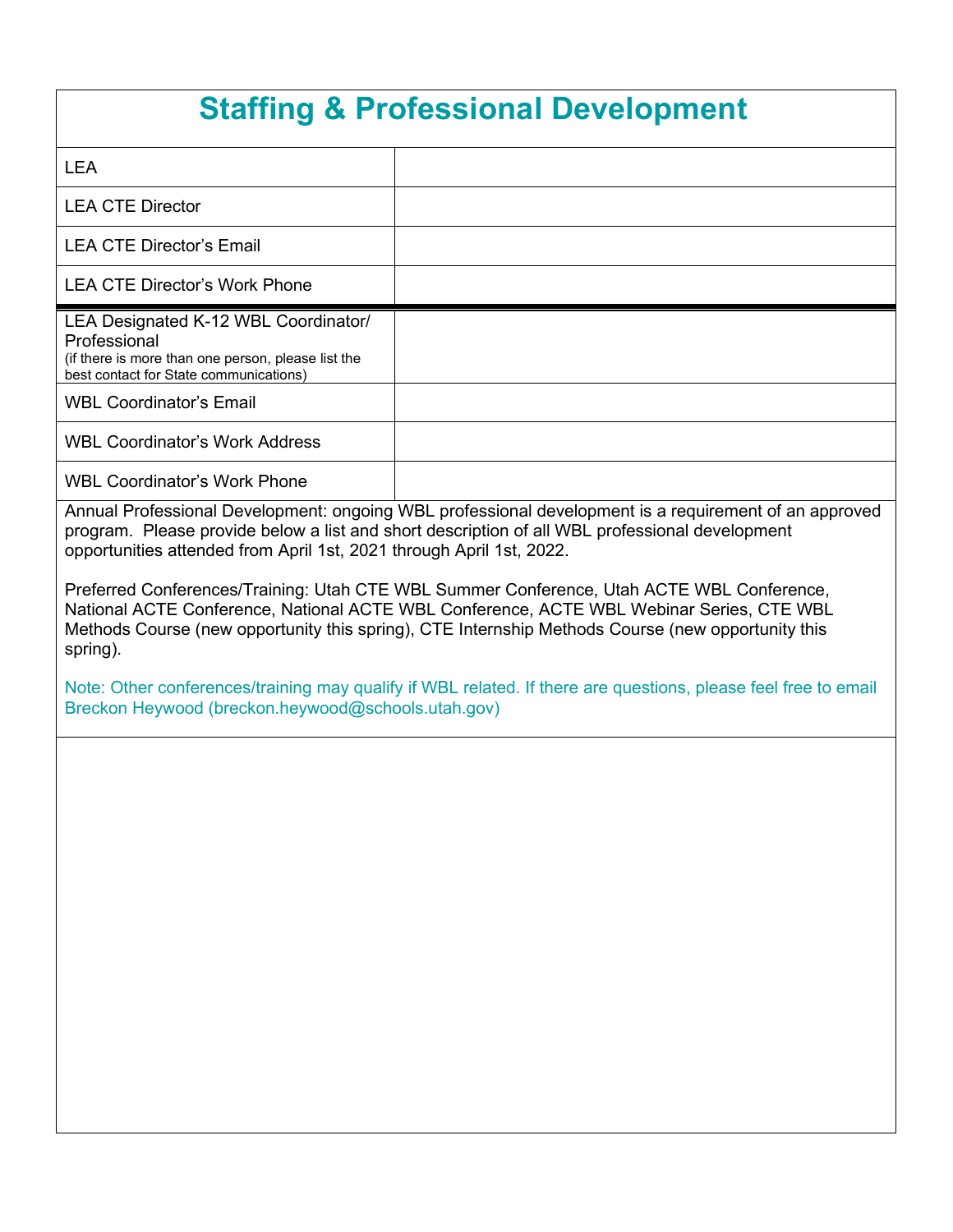# **WBL ACCOUNTABILITY REPORT**

This page should reflect the total number of WBL activity district wide. Please combine your numbers from individual schools into district totals.

THIS REPORT SHOULD REFLECT ONLY THE ACTIVITIES FOR WHICH THE WBL COORDINATOR/PERSONNEL COORDINATES, SETS UP, OR SUPERVISES.

Please include the following:

• **WBL Activity:** There are pre-set activities included in a drop-down list, but you may also choose other.

 are entered into the table should also be organized by grade band. For example: List all activities for • **Grade Band:** Each activity should be listed individually per grade band (K-6, 7-8, 9-12) Activities that K-6, then activities for 7-8, and last activities for 9-12.

 • **Number of activities completed within the year:** please list the number of separate occasions that particular event occurred during the school year.

• **Number of students who participated:** please list the total number of students who participated in the corresponding activity per grade band.

• **Short Description:** Please include a short description of the activity. For example: who, what, where, when, and how.

| <b>Work-Based Learning</b><br><b>Activity</b> | <b>Grade Band</b> | # of Activities<br><b>Completed</b><br>within the<br>Year | # of<br><b>Students</b><br>Who<br>Participated | <b>Short Description</b> |
|-----------------------------------------------|-------------------|-----------------------------------------------------------|------------------------------------------------|--------------------------|
| Please Select One                             | Please Select C   |                                                           |                                                |                          |
| <b>Please Select One</b>                      | Please Select C   |                                                           |                                                |                          |
| Please Select One                             | Please Select C   |                                                           |                                                |                          |
| Please Select One                             | Please Select C   |                                                           |                                                |                          |
| <b>Please Select One</b>                      | Please Select C   |                                                           |                                                |                          |
| Please Select One                             | Please Select C   |                                                           |                                                |                          |
| <b>Please Select One</b>                      | Please Select O   |                                                           |                                                |                          |
| <b>Please Select One</b>                      | Please Select C   |                                                           |                                                |                          |
| Please Select One                             | Please Select C   |                                                           |                                                |                          |
| <b>Please Select One</b>                      | Please Select O   |                                                           |                                                |                          |
| Please Select One                             | Please Select C   |                                                           |                                                |                          |
| <b>Please Select One</b>                      | Please Select C   |                                                           |                                                |                          |
| <b>Please Select One</b>                      | Please Select C   |                                                           |                                                |                          |
| <b>Please Select One</b>                      | Please Select C   |                                                           |                                                |                          |
| Please Select One                             | Please Select C   |                                                           |                                                |                          |
| <b>Please Select One</b>                      | Please Select C   |                                                           |                                                |                          |
| <b>Please Select One</b>                      | Please Select C   |                                                           |                                                |                          |
| Please Select One                             | Please Select C   |                                                           |                                                |                          |
| Please Select One                             | Please Select C   |                                                           |                                                |                          |
| <b>Please Select One</b>                      | Please Select C   |                                                           |                                                |                          |
| Please Select One                             | Please Select C   |                                                           |                                                |                          |
| <b>Please Select One</b>                      | Please Select C   |                                                           |                                                |                          |
| <b>Please Select One</b>                      | Please Select C   |                                                           |                                                |                          |
| Please Select One                             | Please Select C   |                                                           |                                                |                          |
| <b>Please Select One</b>                      | Please Select C   |                                                           |                                                |                          |
| <b>Please Select One</b>                      | Please Select C   |                                                           |                                                |                          |
| <b>Please Select One</b>                      | Please Select C   |                                                           |                                                |                          |
| Please Select One                             | Please Select O   |                                                           |                                                |                          |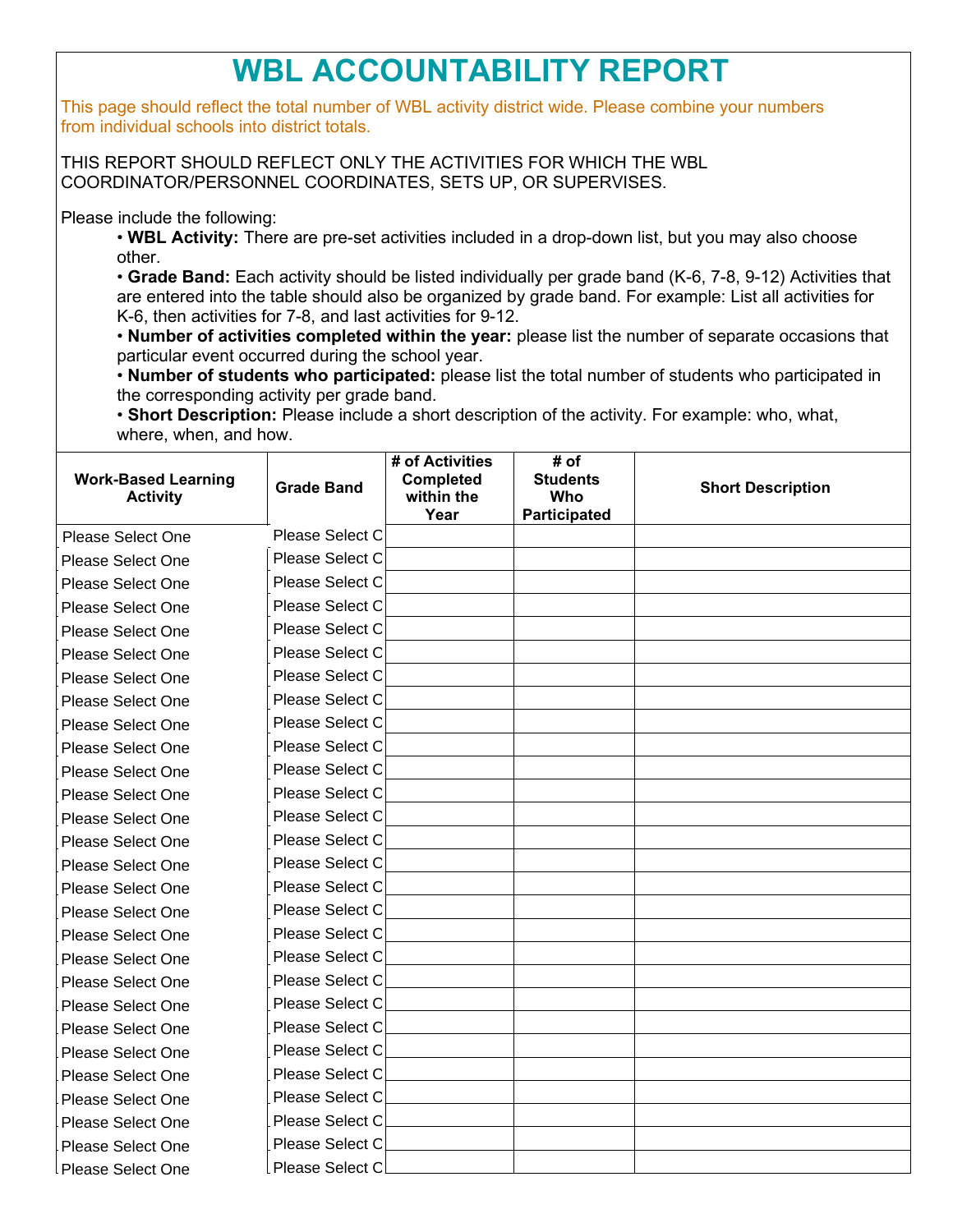Please Indicate How State WBL Funds are spent in your LEA. SELECT ALL THAT APPLY

| <b>WBL Salaries &amp; Benefits</b>          |
|---------------------------------------------|
| <b>WBL Related Equipment &amp; Supplies</b> |
| <b>WBL Staff Professional Development</b>   |
| <b>WBL Related Travel</b>                   |
| <b>WBL Professional Services</b>            |
| Other:                                      |

### **The following three questions should be answered from a district perspective. If there are multiple schools/sites involved in WBL within your district, please provide one summary for all school/sites overall.**

Question 1: As you reflect on the Work-Based Learning activities (K-12) accomplished this school year (2021-2022), please include a short summary on the following questions. What would you consider to be the most successful WBL activities this year and why? What are some improvements you would like to make in regard to WBL activities district-wide for next school year?

 Question 2: As you reflect on the CTE Internships that were completed this year, how do you feel your LEA (cone site)is doing to meet the high-quality expectations of the course?

 connected with a mentor/employer who is helping them learn a set of skills aligned with the students career pathway, the internship is at least 40 hours minimum, the internship results in a high-quality student career portfolio which meets proficiency (or above )on the state provided rubric, etc.) (high-quality indicators include: the internship opportunity aligns with a students career pathway, students are

 Question 3: List one goal that you would like to implement for your WBL program next school year (2022-2023)